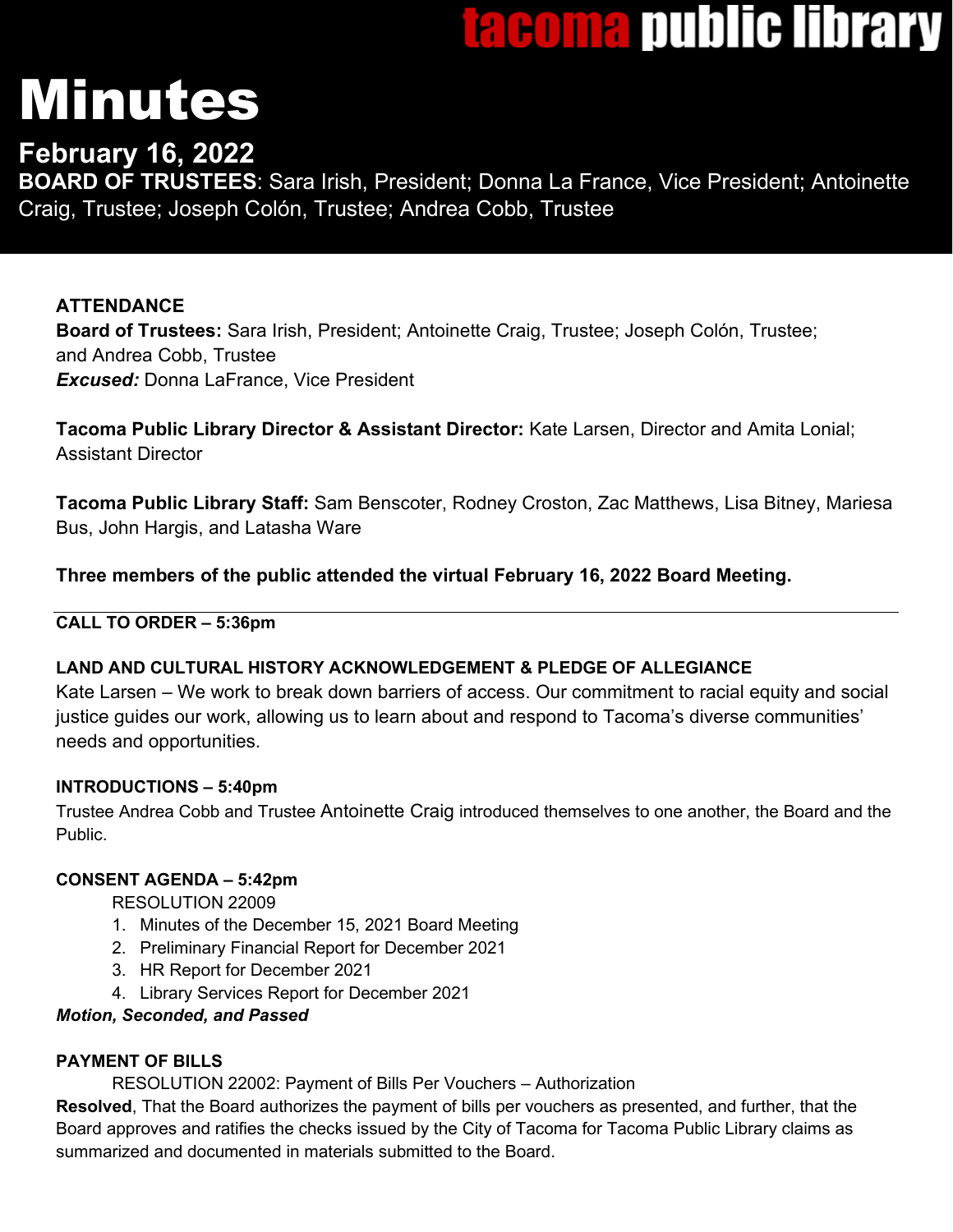#### *Motion, Seconded, and Passed*

RESOLUTION 22003: Ratify Recurring Monthly Expenditures – Approval **Resolved***,* That the Board approves and ratifies the December 2021 payments for the City of Tacoma services provided to the Tacoma Public Library as presented. *Motion, Seconded, and Passed*

#### **PUBLIC COMMENTS**

 No public comments were received for the February 16, 2022 Tacoma Public Library Board of Trustees meeting.

#### **STAFF RECOGNITION**

Recognition of TPL Employees with February TPL employment anniversaries

#### **DISCUSSION ITEMS**

1. Podcast Kit Distribution Update: John Hargis, Tacoma Public Library Digital Instructor provided an update on new podcast kits offered to patrons. The presentation included a sample of a podcast featuring a youth patron interviewing TPL Neighborhood Services Manager, Maria Shackles, and podcast kit circulation statistics for the period of July 2021 – February 16, 2022.

#### **NEW BUSINESS**

**RESOLUTION 22012:** Request that the Board amend their regular Board Meeting Schedule and reschedule the December 21, 2022, meeting to December 14, 2022. *Motion, Seconded, and Passed*

**RESOLUTION 22013:** Request that the Board approve the attached letter of agreement between Tacoma Public Library and Union L117 regarding observance of certain holidays, as presented**.** *Motion, Seconded, and Passed*

**RESOLUTION 22014:** Request that the Board authorize amendments to Library Personnel Rule 10: Personnel Evaluations effective February 17, 2022, as presented.

#### *Motion, Seconded, and Passed*

**RESOLUTION 22015:** Request that the Board authorize increasing the Library Director's compensation from step 5C to step 6A in the salary range for the Library Director classification, retroactive to January 1, 2022. *Motion, Seconded, and Passed*

**RESOLUTION 22016:** Request that the Board authorize a 1% market increase in the salary range for the Library Director classification, retroactive to January 1, 2022.

#### *Motion, Seconded, and Passed*

**RESOLUTION 22017:** Request that the Board adopt changes to the Executive Assistant & Policy Analyst wages, retroactive to January 1, 2022, as presented.

*Motion, Seconded, and Passed*

**RESOLUTION 22018:** Request that the Board adopt the revised *Use of the Internet, WIFI, and Mobile Hotspots* Policy, #10.53, as presented.

*Motion, Seconded, and Passed*